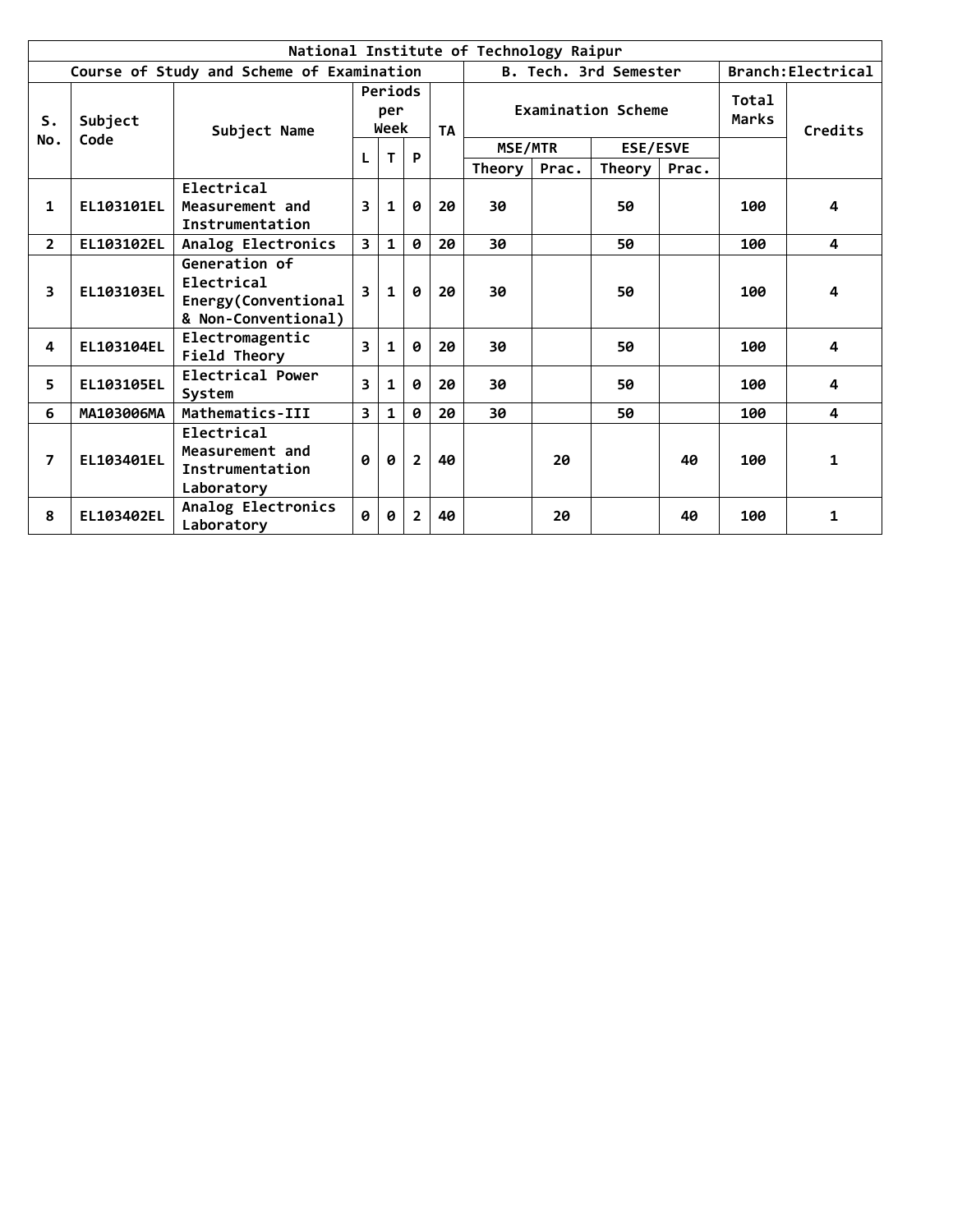# Electrical Measurements &Instrumentation

[3rd Semester, Second Year]

#### Course Description

[Pre-requisites: Basic Electrical Engineering EL10I022EL] Offered by Department Credits Status Status Code Electrical Engineering 3-1-0, (4) Program Core EL103101EL

## Course Outcomes (COs)

On completion of this course, the students will be able to:

- 1. Classify various measuring instruments used to measure electrical quantities.
- 2. Apply methods for the measurement of resistance, capacitance and inductance
- 3. Choose the suitable current and potential transformers
- 4. Measure and analyze the currents and voltages of electronics and digital levels.
- 5. Measure and analyze the physical quantities using transducers at industry level.

#### Course Content

#### UNIT-I

Electrical Measurements: Measurement And Error: Sensitivity, Resolution, Accuracy and precision, Absolute and Relative types of errors, Statistical analysis, Probability of and Limiting errors, Linearity. Review of indicating and integrating instruments: Voltmeter, Ammeter, Wattmeter, and Energy meter.

#### UNIT-II

Measurement of Resistance, Inductance and Capacitance: Measurement of low, medium and high resistances, insulation resistance measurement, AC bridges for inductance and capacitance measurement.

#### UNIT-III

Instrument Transformers: Current and Potential transformers, ratio and phase angle errors, design considerations and testing.

#### UNIT-IV

Electronic Measurements: Electronic voltmeter, multi-meter, wattmeter & energy meter. Time, Frequency and phase angle measurements using CRO; Spectrum & Wave analyzer. Digital counter, frequency meter, voltmeter, multi-meter and storage oscilloscope.

#### UNIT-V

Instrumentation: Transducers, classification & selection of transducers, strain gauges, inductive& capacitive transducers, piezoelectric and Hall-effect transducers, thermostats, thermocouples, photodiodes & photo-transistors, encoder type digital transducers, signal conditioning and telemetry, basic concepts of smart sensors and application, data acquisition systems.

#### Course Materials

#### Text Books:

1. Golding, E.W., "Electrical Measurement and Measuring Instruments",  $15<sup>th</sup>$  Edition, Wheeler Bublishing, 1998.

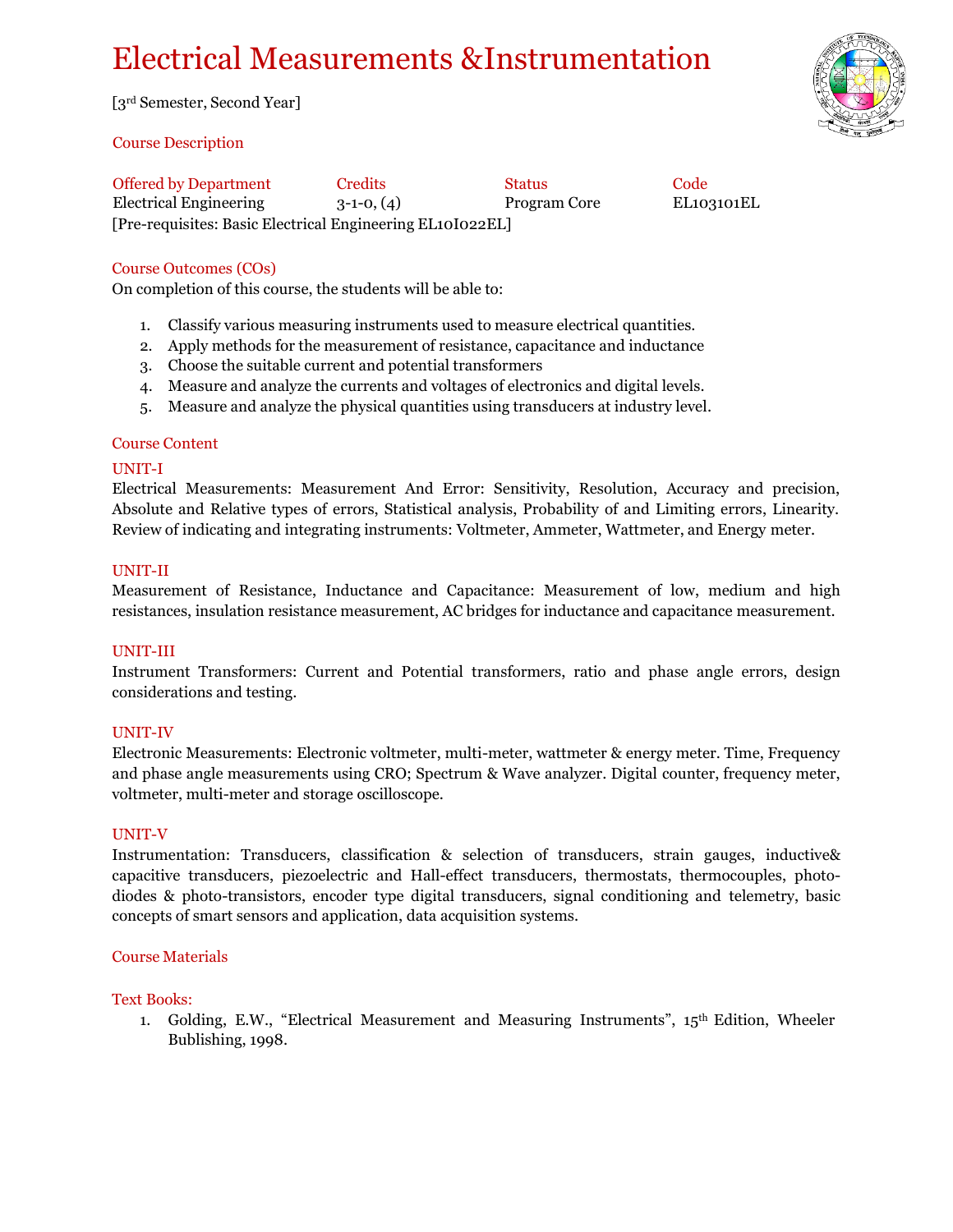- 2. Helfrick and Cooper, "Modern Electronic Instrumentation and Measurement Techniques", Dorling Kindersley (India) Pvt Limited, 2005.
- 3. A. K. Sawhney, Puneet [Sawhney](https://www.google.co.in/search?tbo=p&tbm=bks&q=inauthor%3A%22Puneet%2BSawhney%22&source=gbs_metadata_r&cad=2) "A Course in Electrical and Electronic Measurements and Instrumentation" Dhanpat Rai & Company, 2016.
- 4. Kalsi H.S, 'Electronic Instrumentation', Tata McGraw-Hill Education, 3rd Edition, 2010.
- 5. Deobelin, 'Measurements Systems', Tata McGraw Hill Publications, 2nd Edition, 2010.

#### **Mapping of course outcomes with program outcomes**

|                 | PO <sub>1</sub> | <b>PO2</b> | <b>PO3</b> | <b>PO4</b> | PO <sub>5</sub> | <b>PO6</b> | $\mathbf{P}\mathbf{O}\mathbf{7}$ | <b>PO8</b> | PO <sub>9</sub> | PO10   PO11   PO12 |  |
|-----------------|-----------------|------------|------------|------------|-----------------|------------|----------------------------------|------------|-----------------|--------------------|--|
| CO <sub>1</sub> |                 |            |            |            |                 |            |                                  |            |                 |                    |  |
| CO <sub>2</sub> | റ               |            |            |            |                 |            |                                  |            |                 |                    |  |
| CO <sub>3</sub> |                 |            |            |            |                 |            |                                  |            |                 |                    |  |
| CO <sub>4</sub> |                 |            |            |            |                 |            |                                  |            |                 |                    |  |
| CO <sub>5</sub> |                 |            |            |            |                 |            |                                  |            |                 |                    |  |

|                 | PSO <sub>1</sub> | <b>PSO2</b> | PSO <sub>3</sub> |
|-----------------|------------------|-------------|------------------|
| CO <sub>1</sub> |                  |             |                  |
| CO <sub>2</sub> |                  |             |                  |
| CO <sub>3</sub> |                  | 9           |                  |
| CO <sub>4</sub> |                  |             |                  |
| CO <sub>5</sub> |                  |             |                  |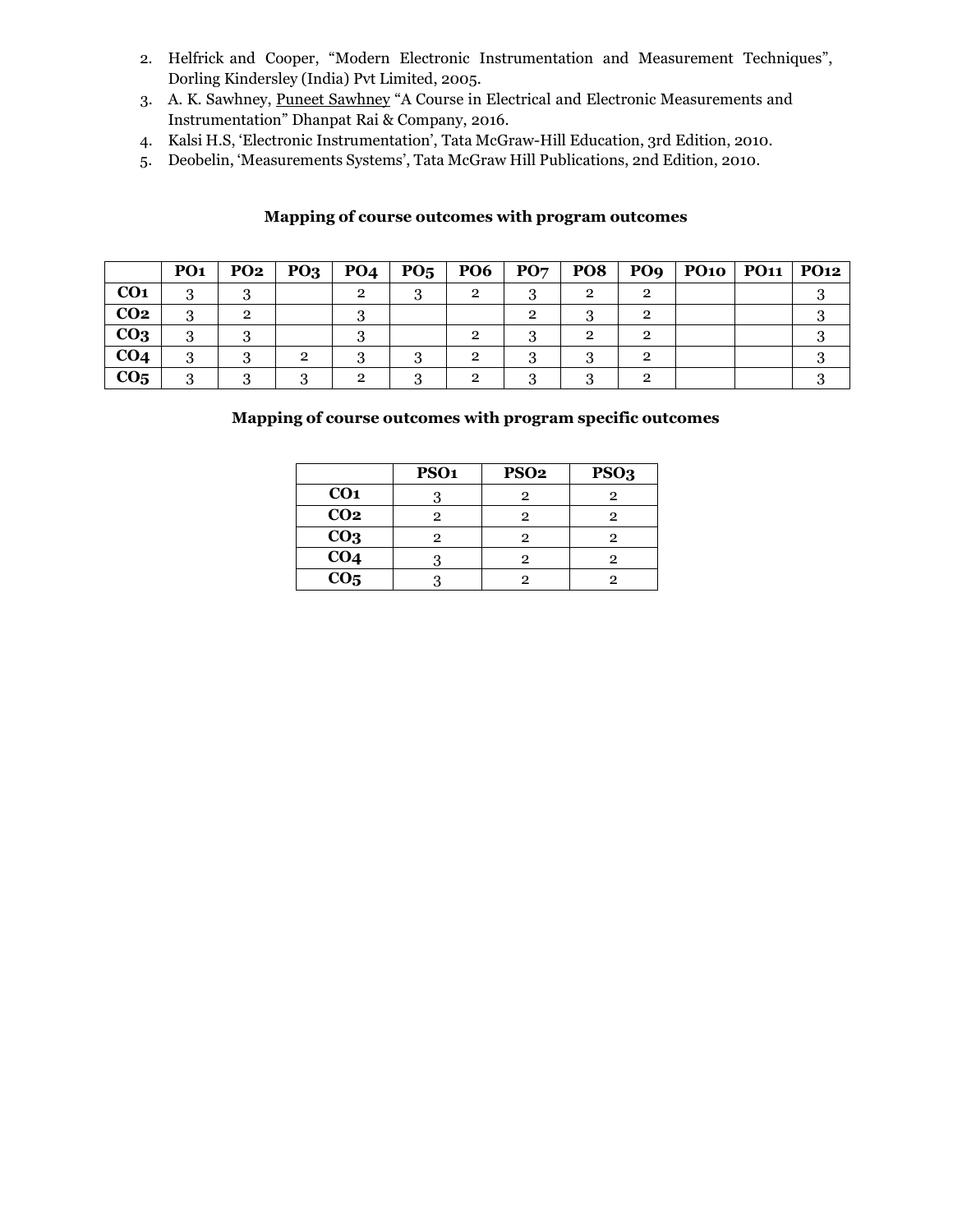## Analog Electronics

[3rd Semester, Second Year]

#### Course Description



[Pre-requisites: Basic Electrical Engineering EL10I022EL] Offered by Department Credits Status Code Electrical Engineering 3-1-0, (4) Program Core EL103102EL

#### Course Outcomes (COs)

On completion of this course, the students will be able to:

- 1. Analyze and design the electronic system having BJT and FET operating at high frequencies.
- 2. Interpret different configurations of power amplifiers, transistors (low & high frequency) and can relate their applications.
- 3. Develop, evaluate and design the feedback amplifiers for their different applications.
- 4. Analyze various characteristics of op-amp and design different op-amp circuits.

#### Course Content

#### UNIT-I

Bipolar Junction Transistors: Review of transistor fundamentals, Transistor Biasing Techniques and Thermal stabilization

#### UNIT-II

Field Effect Transistors: Introduction, Construction, Operation, V-l Characteristics, Transfer, Characteristics, Drain Characteristics. Metal Oxide Semiconductor Field Effect Transistor (MOSFET): Introduction, Construction, Operationand characteristics, Depletion MOSFET, Enhancement MOSFET.

#### UNIT-III

Frequency Analysis of Transistor Circuits: Graphical Analysis of CE amplifier, h-parameter Models for CB. CE, CC configurations Biasing techniques, Linear analysis of Transistor Circuits, Miller's Theorem, Modeling and design of CE and CC Amplifiers, High frequency modeling and analysis

#### UNIT-IV

Multi Stage Amplifier Operation: Feedback amplifier, Class A, class B, class AB and push pull amplifiers, Multistage Amplifiers, Frequency response of cascade amplifier.

#### UNIT-V

Operational Amplifier: Basics and configurations, measurement of amplifier parameters, CMRR, slewing rate. Basic operational amplifier applications, differential DC bridge amplifier.

#### Course MaterialsText Books:

- 1. Donald L. Schilling, Charles Belove, "Electronic Circuits: Discrete and Integrated", Tata McGraw-Hill Education, 3rd Edition, 2002.
- 2. Jacob Milliman, Christos C. Halkias, "Integrated Electronics: Analog and Digital Circuits and Systems", Tata McGraw-Hill Education, 3rd Edition, 2002.
- 3. David A Bell, "Electronic Devices", Oxford University Press, 5th Edition
- 4. A.P. Malvino, David Bates, "Electronics Principles", McGraw-Hill Education 8th Edition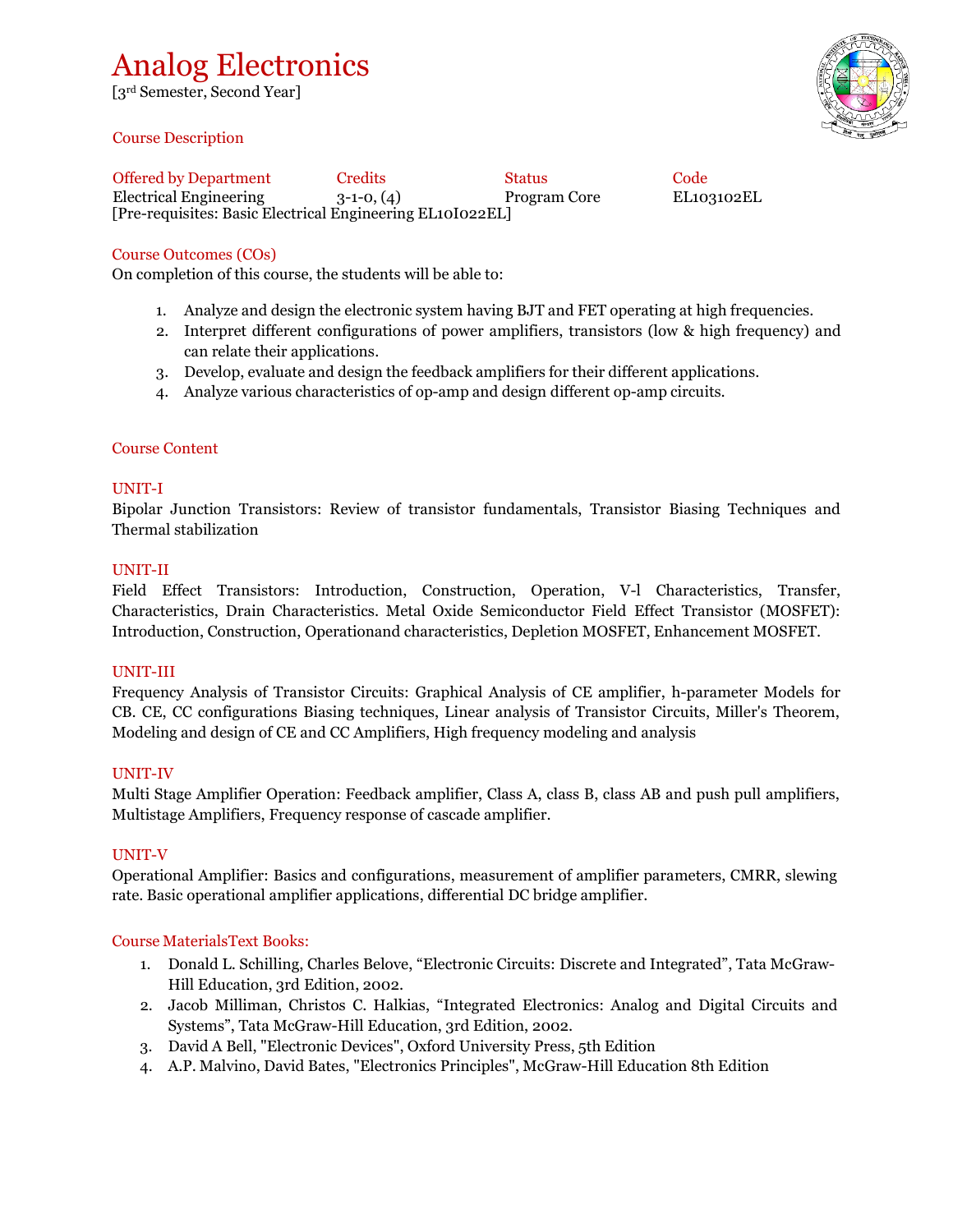#### Reference Books:

- 1. Jacob Milliman, Arvin Grabel, "Microelectronics", Tata McGraw-Hill Education, 2nd Edition, 1999.
- 2. Ramakant A. Gayakwad, "Op-Amps and Linear Integrated Circuits", Pearson Education, 3rd Edition, 2007.
- 3. Robert L. Boylston and Louis Nashelsky, "Electronic Devices and Circuit Theory", Pearson Education India, 11th Edition.

|                 | PO <sub>1</sub> | <b>PO2</b> | PQ <sub>3</sub> | PO <sub>4</sub> | PO <sub>5</sub> | PO <sub>6</sub> | PO7 | PO8 | PO <sub>9</sub> | <b>PO10</b> | <b>PO11</b> | <b>PO12</b> |
|-----------------|-----------------|------------|-----------------|-----------------|-----------------|-----------------|-----|-----|-----------------|-------------|-------------|-------------|
| CO <sub>1</sub> |                 | ے          |                 |                 |                 |                 |     |     |                 |             |             |             |
| CO <sub>2</sub> | 2               |            |                 |                 |                 |                 |     |     |                 |             |             |             |
| CO <sub>3</sub> | .,              |            |                 |                 |                 |                 |     |     |                 |             |             |             |
| CO <sub>4</sub> |                 |            |                 |                 |                 |                 |     |     |                 |             |             |             |

## **Mapping of course outcomes with program outcomes**

|                 | PSO <sub>1</sub> | PSO <sub>2</sub> | PSO <sub>3</sub> |
|-----------------|------------------|------------------|------------------|
| CO <sub>1</sub> |                  |                  |                  |
| CO <sub>2</sub> |                  |                  |                  |
| CO <sub>3</sub> |                  |                  |                  |
| CO <sub>4</sub> |                  |                  |                  |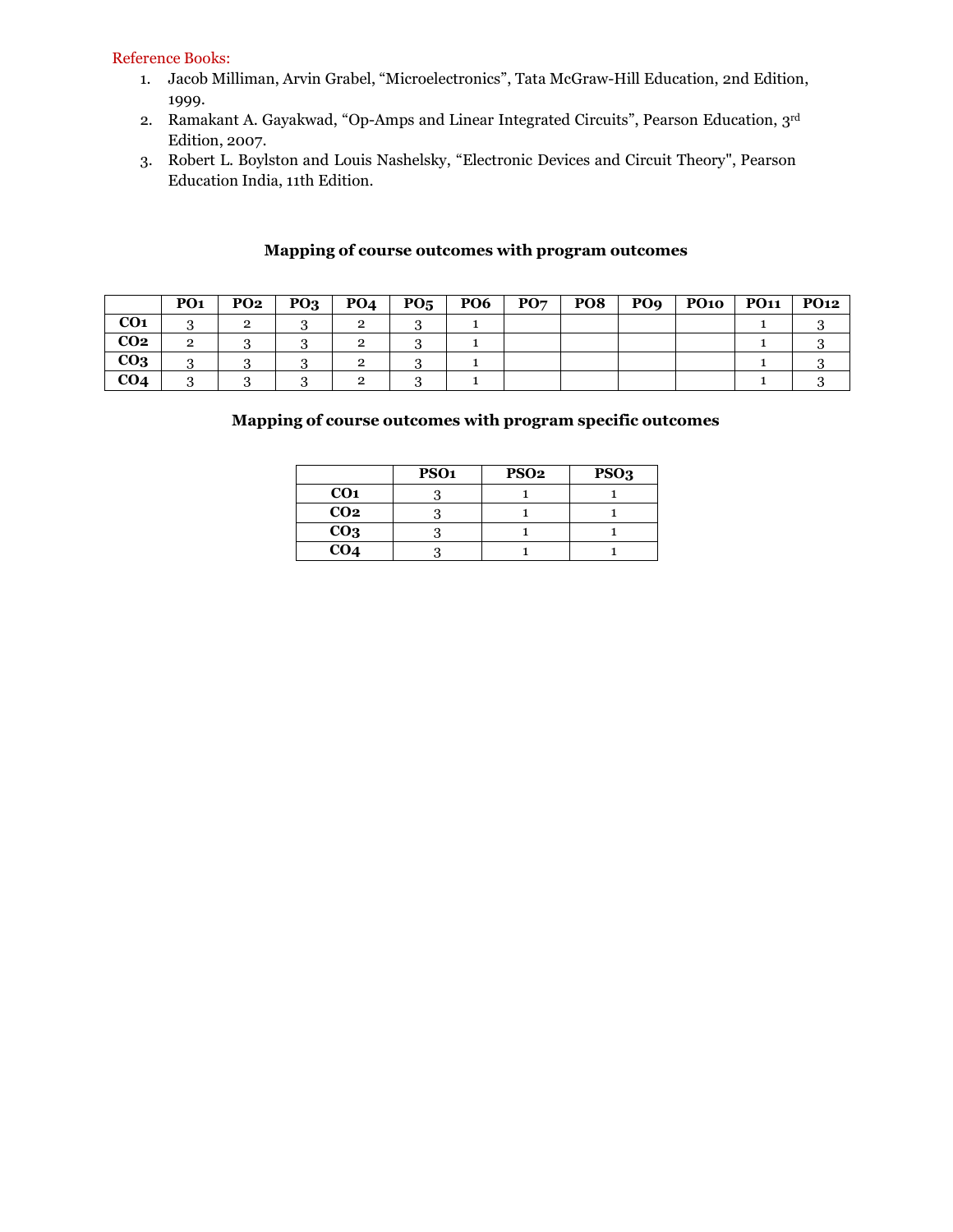# Generation of Electrical Energy (Conventional & Non-Conventional)



[3rd Semester, Second Year]

Course Description Offered by Department Credits Status Status Code Electrical Engineering 3-1-0,(4) Program Core EL103103EL

[Pre-requisites: Basic Electrical Engineering EL10I022EL]

## Course Outcomes (COs)

On completion of this course, the students will be able to:

- 1. Explain the basic requirements for the design and development of modern power plant.
- 2. Explain how economically power can be generated and distributed among the load centres.
- 3. Demonstrate the cheapest ways of electric power generation.
- 4. Explain the operation of different accessories associated with conventional and nonconventional power plants.
- 5. Develop new renewable power devices for socioeconomic application.

#### Course Content

#### UNIT-I

(A) Introduction to Generating station & Loads: Choice of Power station and units: Types of power station, choice of type of generation, choice of size of generator units and number of units. Definition of connected load, maximum load, maximum demand, demand factor, load factor, diversity factor, plant capacity factor, plant utilization factor, load duration curve, mass curve

(B) Economic operation of power systems: Economic load scheduling, Load sharing between two and multiple generators neglecting transmission loss

#### UNIT-II

(A) Coal Fired Based Thermal Power Plant: Schematic diagram, operation, super thermal power plant, steam turbines, characteristics,

(B) Nuclear Power Plant: Schematic diagram, operation, classification, nuclear reactors, concept of MHD generation

#### UNIT-III

Hydro power stations: Hydrology, hydrographs, flow duration curve, mass curve, types of dam, principle of working of a hydroelectric plant, classification, types of turbine, characteristics, tidal power generation

#### UNIT-IV

(A) Solar energy: Solar radiation - Review. Models for radiation analysis and beam radiation calculations. Solar concentrators: Parabolic trough, paraboloidic dish: continuous type and Fresnel type. (B) Wind energy: Characteristics and measurement, wind energy conversion principles, types and classification of WECS.

#### UNIT-V

Solar PV Systems: Principle of photovoltaic conversion of solar energy. Solar PV technologies overview. Techno-economic analysis of solar thermal and solar PV power plants.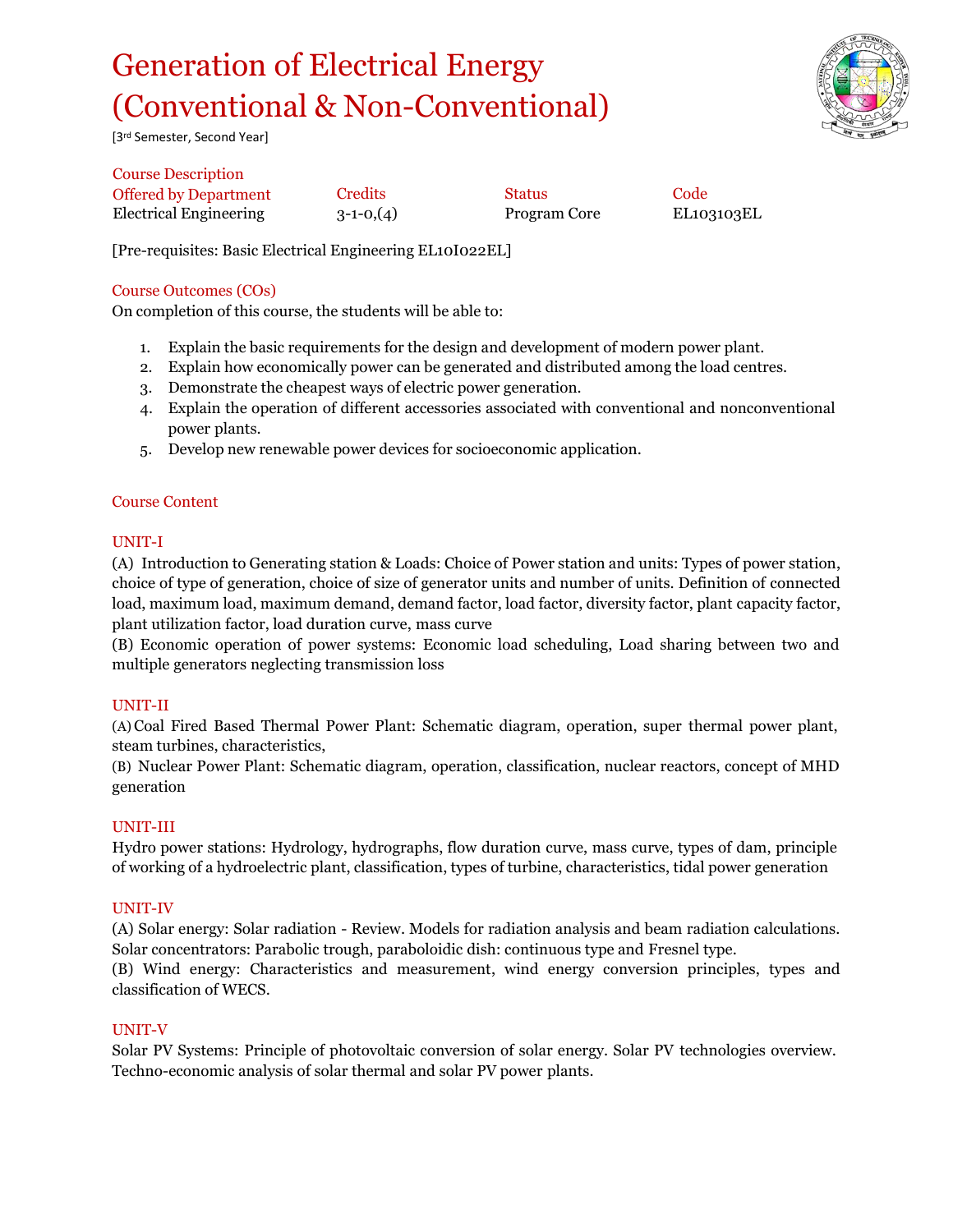#### Course Materials

#### Text Books/Reference Books:

- 1. B. R. Gupta, "Generation of Electrical Energy", S Chand and Company Ltd., 7th Edition, 2017.
- 2. T. H. Car, "Electric Power Stations", Vol. I and II, Chapman and Hall, 1944.
- 3. C. S. Solanki, "Solar Photovotaics Fundamentals, Technologies and Applications", PHI Learning Pvt Ltd, 3rd Edition, 2015.
- 4. S. P. Sukhatme and J. K. Nayak, "Solar Energy: Principles of Thermal Collection and Storage", Tata McGraw-Hill Publishing Company Ltd, 3rd Edition, 2008.
- 5. J. B. Gupta, "A Course in Electrical Power", S. K. Kataria & Sons, 2009.

#### **Mapping of course outcomes with program outcomes**

|                 | PO <sub>1</sub> | <b>PO2</b> | PQ <sub>3</sub> | <b>PO4</b> | PO <sub>5</sub> | PO <sub>6</sub> | PO7 | PO8 | PO <sub>9</sub> | <b>PO10</b> | <b>PO11</b> | <b>PO12</b> |
|-----------------|-----------------|------------|-----------------|------------|-----------------|-----------------|-----|-----|-----------------|-------------|-------------|-------------|
| CO <sub>1</sub> | ົ               |            |                 |            |                 |                 |     |     |                 |             |             |             |
| CO <sub>2</sub> | 2               |            |                 |            |                 |                 |     |     |                 |             |             |             |
| CO <sub>3</sub> | 2               | 2          |                 |            |                 |                 |     |     |                 |             |             |             |
| CO <sub>4</sub> | ິ               |            |                 | റ          |                 |                 |     |     |                 |             |             |             |
| CO <sub>5</sub> |                 |            |                 |            |                 |                 |     |     |                 |             |             |             |

|                   | PSO <sub>1</sub> | PSO <sub>2</sub> | PSO <sub>3</sub> |
|-------------------|------------------|------------------|------------------|
| CO <sub>1</sub>   |                  | റ                | 9                |
| CO <sub>2</sub>   |                  |                  |                  |
| CO <sub>3</sub>   |                  |                  |                  |
| CO <sub>4</sub>   |                  |                  | 2                |
| $\overline{CO_5}$ |                  |                  |                  |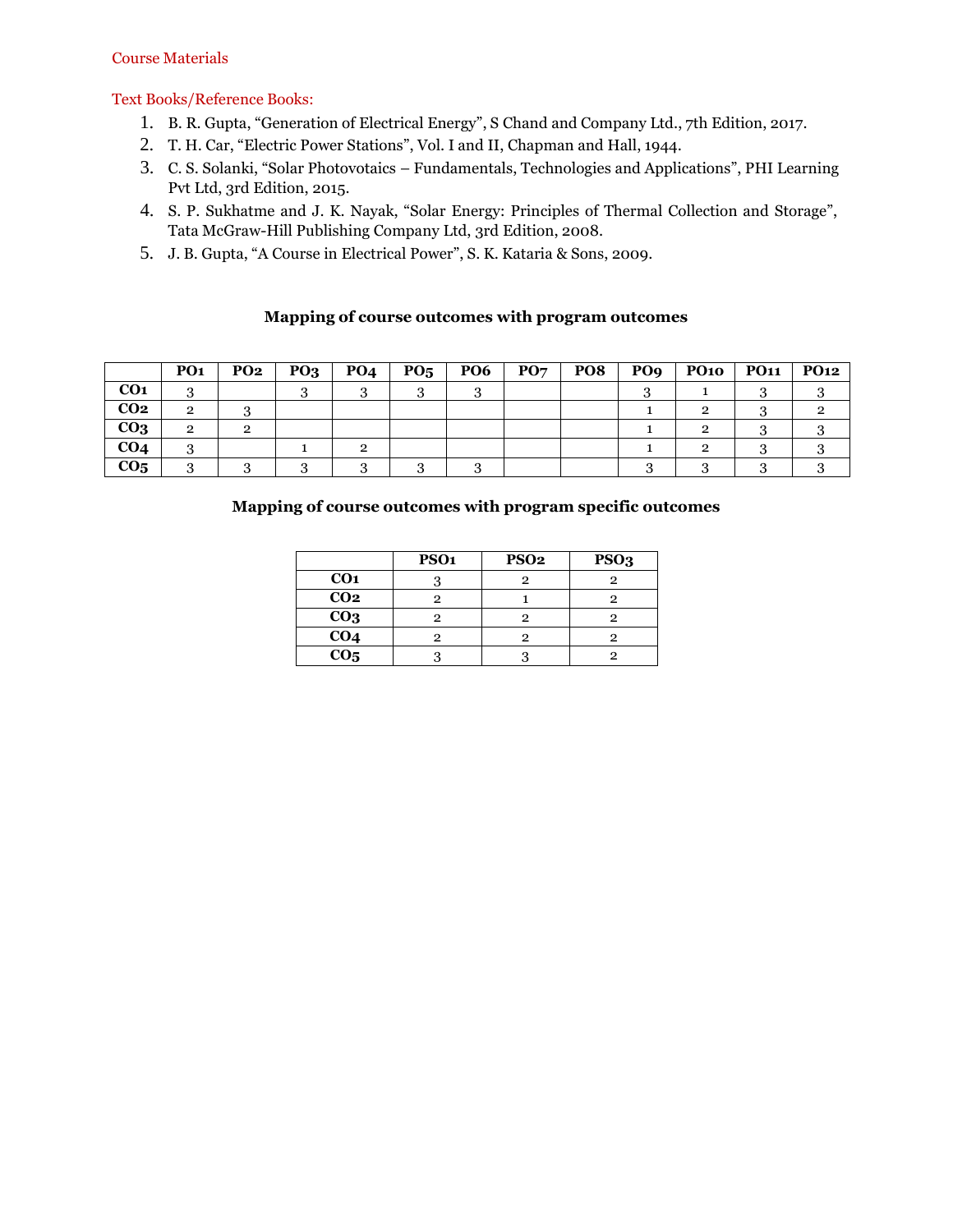## Electromagnetic Field Theory

[3rd Semester, Second Year]



| <b>Course Description</b>    |            |               |                  |
|------------------------------|------------|---------------|------------------|
| <b>Offered by Department</b> | Credits    | <b>Status</b> | Code             |
| Electrical Engineering       | $3-1-0(4)$ | Program Core  | EL <sub>10</sub> |

3-1-0,(4) Program Core EL103104EL

[Pre-requisites: Basic Electrical Engineering EL10I022EL]

Course Outcomes (COs)

On successful completion of this course, students will be able to:

- 1. Estimate electric field intensity and potential for different charge distributions'
- 2. Determine line parameters for transmission line configurations
- 3. Solve Laplace and Poisson's equations
- 4. Determine magnetic field intensity and magnetic flux density for various current configurations.
- 5. Understand the concept of electromagnetic force, electromagnetic wave propagation and torque development along with appreciating its applications.

#### Course Content

#### UNIT-I

Basics of Vector algebra and Electric fields: Scalars and vectors, vector algebra, the Cartesian, circular cylindrical and spherical coordinate systems, transformations between coordinate systems, Coulomb's law, electric field intensity, electric field due to several charges, Gauss law and its application, divergence and divergence theorem, Maxwell's first equation, the vector operator and divergence theorem.

#### UNIT-II

Electrostatics: Electric potential, potential at any point due to discrete and distributed charges, principle of superposition potential and field between two coaxial cylinders, potential between two conducting spherical shells, conservative property, potential gradient, electric dipole, current and current density, continuity of current, metallic conductors, conductor properties and boundary conditions for dielectric materials, boundary conditions for perfect dielectric materials, capacitance Poisson and Laplace equation, uniqueness theorem, examples of the solution of Laplace and Poisson's equations.

#### UNIT-III

Magnetostatics: The steady state magnetic field, Biot Savart Law, Ampere's circuital Law, Curl, Stokes theorem, magnetic flux and magnetic flux density, scalar and vector magnetic potentials.

#### UNIT-IV

Magnetic Force And Inductance :Force on a moving charge, force on a differential current element, force between differential current elements, force and torque on a closed circuit, magnetic materials, magnetizalion and permeability, magnetic boundary conditions.

#### UNIT-V

Time Varying Field And Maxwell's Equations :Modification of Maxwell's equations under time varying conditions, displacement current, source free wave equation, power flow and energy, sinusoidal time varying field, Helmholtz equation, complex Poynting vector, Boundary condition, relation between field theory and current theory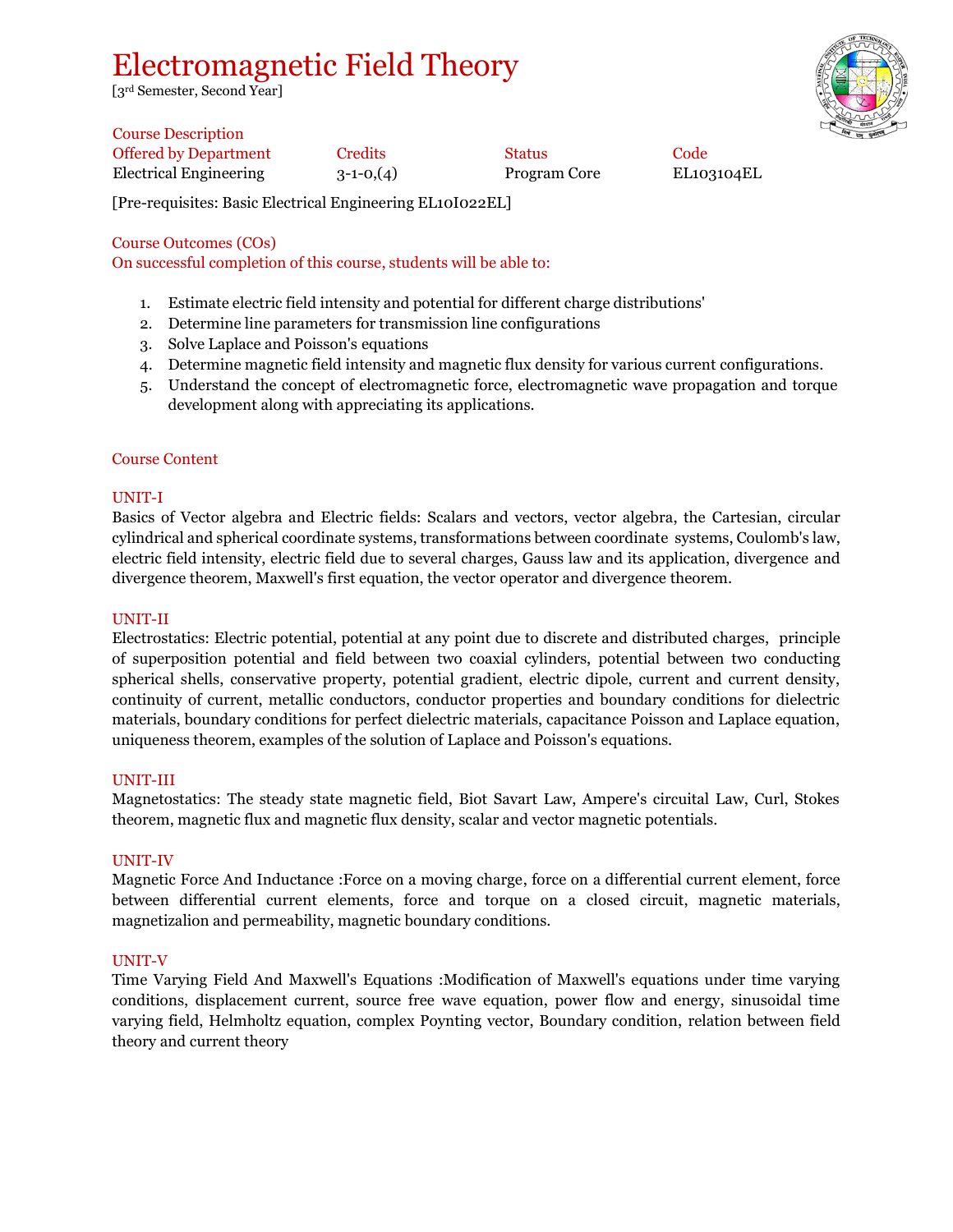#### Text Books:

- 1. William H. Hayt, Jr. and John A. Buck, "Engineering Electromagnetics", Tata McGraw-Hill Publishing Company Ltd, 7th Edition, 2006.
- 2. G. S. N. Raju, "Electromagnetic Field theory and transmission lines", Pearson Education, 2006.

#### Reference Books

- 1. Matthew N. O. Sadiku, "Elements of Electromagnetics", Oxford University Press, 7th Edition, 2018.
- 2. Robert Plonsey and Robert E. Collin, "Principles and Applications of Electromagnetic Fields", McGraw-Hill, 1961.
- 3. David K. Cheng, "Field and Wave Electromagnetics", Pearson Education Limited, 2nd Edition, 2013.

#### **Mapping of course outcomes with program outcomes**

|                 | PO <sub>1</sub> | <b>PO2</b> | PQ <sub>3</sub> | <b>PO4</b> | $PQ_5$ | <b>PO6</b> | PO7 | PO8 | PO <sub>9</sub> | $P$ O10 | PO <sub>11</sub> | <b>PO12</b> |
|-----------------|-----------------|------------|-----------------|------------|--------|------------|-----|-----|-----------------|---------|------------------|-------------|
| CO <sub>1</sub> |                 |            |                 |            |        |            |     |     |                 |         |                  |             |
| CO <sub>2</sub> |                 |            |                 |            |        |            |     |     |                 |         |                  |             |
| CO <sub>3</sub> |                 |            |                 |            |        |            |     |     |                 |         |                  |             |
| CO <sub>4</sub> |                 |            |                 |            |        |            |     |     |                 |         |                  |             |
| CO <sub>5</sub> |                 |            |                 |            |        |            |     |     |                 |         |                  |             |

|                   | PSO <sub>1</sub> | <b>PSO2</b> | PSO <sub>3</sub> |
|-------------------|------------------|-------------|------------------|
| CO <sub>1</sub>   |                  |             |                  |
| CO <sub>2</sub>   |                  |             |                  |
| $_{\rm CO3}$      |                  |             |                  |
| CO <sub>4</sub>   |                  |             |                  |
| $\overline{CO_5}$ |                  |             |                  |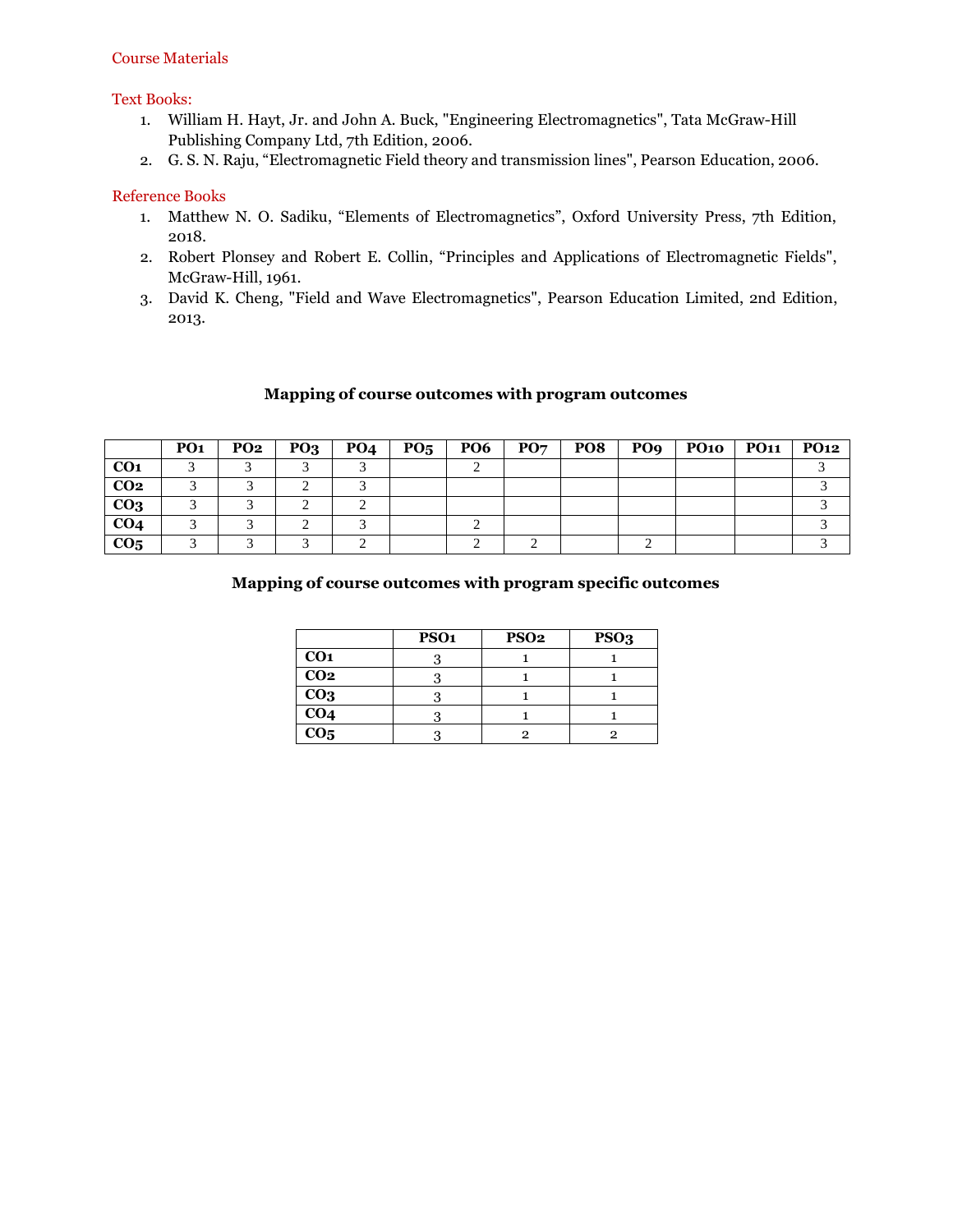## Electrical Power System

[3rd Semester, Second Year]



Course Description Offered by Department Credits Status Code Electrical Engineering 3-1-0,(4) Program Core EL103105EL [Pre-requisites: Basic Electrical Engineering EL10I022EL]

#### Course Outcomes (COs)

On successful completion of this course, students will be able to:

- 1. Outline the structure and operation of power system and appreciate its role in our society.
- 2. Appraise the influence of different parameters on the performance of transmission lines.
- 3. Develop knowledge about different phenomena effecting transmission line performance
- 4. Interpret the significance of voltage control in transmission line.
- 5. Infer the concept, advantages and practical applications of underground cables.

#### Course Content

#### UNIT-I

Overhead lines: General structure of electrical power system; power transmission & voltage levels; power distribution through overhead lines, single line diagram, Type of overhead conductors, solid conductors, stranded conductors, bundled conductors, conductor configurations, spacing & clearance, skin effect, proximity effects, principle of corona, Types of Insulator, String Efficiency, Improvement of String Efficiency, Line Supports, Types of Steel Towers, Cross Arms, Sag and Tension calculation, Factors affecting sag.

#### UNIT-II

Transmission Lines: Inductance and capacitance of single-phase, three-phase single circuit and double circuit lines, concept of GMD, transposition of lines, effect of earth on capacitance of transmission lines.

#### UNIT-III

Transmission Lines (cont.): Characteristics and performance of transmission lines, transmission lines as four terminal networks, nominal-T, nominal-π, equivalent-T, and equivalent- π representation of transmission lines, A, B, C, D constants, distributed parameters of long lines, hyperbolic solutions, Ferranti effect, surge impedance loadings.

#### UNIT-IV

Voltage Control Methods: Compensation of transmission lines, Voltage regulation, Power flow through a line, power flow equations, Methods of voltage control, on-load tap changing transformer, control of reactive power, basis of selection for line voltage, AC and DC distribution systems.

#### UNIT-V

Underground Cable and Travelling waves: Types of cables, insulation resistance of cables, capacitance of cables dielectric stress, capacitance grading of cables, use of inter-sheaths. Travelling waves: wave equation, traveling wave phenomenon in open circuited and short-circuited lines, repeated reflections.

#### Course Materials

#### Text Books:

- 1. Ashfaq Husain, "Electrical power systems", CBS Publishers & Distributors, 5th Edition, 2014.
- 2. D. P. Kothari and I. J. Nagrath, "Power System Engineering", McGraw Hill Education, 3rd Edition, 2019.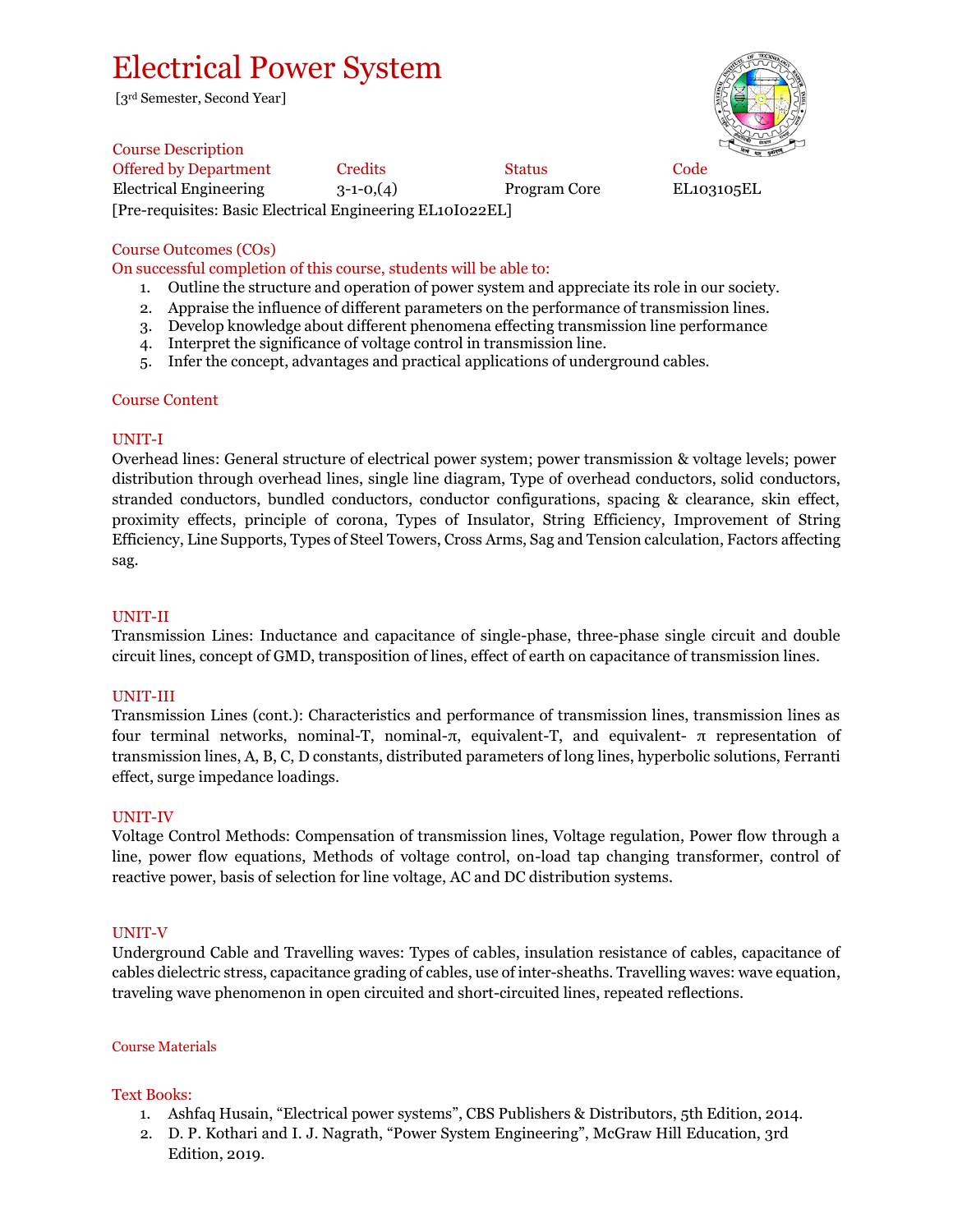3. C. L. Wadhwa, "Electrical Power Systems", New Age International (P) Ltd Publishers, 2017.

#### Reference Books:

- 1. William D. Stevenson, "Elements of Power System Analysis", McGraw-Hill, 4th Edition, 1982.
- 2. Turan Gonen "Electrical Power Transmission System Engineering: Analysis and Design" CRC Press, 3rd Edition, 2015.

## **Mapping of course outcomes with program outcomes**

|                 | PO <sub>1</sub> | <b>PO2</b> | PO <sub>3</sub> | PO <sub>4</sub> | $P_{05}$ | PO6 | PO7 | PO <sub>8</sub> | PO <sub>9</sub> | <b>PO10</b> | <b>PO11</b> | <b>PO12</b> |
|-----------------|-----------------|------------|-----------------|-----------------|----------|-----|-----|-----------------|-----------------|-------------|-------------|-------------|
| CO <sub>1</sub> |                 |            |                 |                 |          |     |     |                 |                 |             |             |             |
| CO <sub>2</sub> |                 |            |                 |                 |          |     |     |                 |                 |             |             |             |
| CO <sub>3</sub> |                 |            |                 |                 |          |     |     |                 |                 |             |             |             |
| CO <sub>4</sub> |                 |            |                 |                 |          |     |     |                 |                 |             |             |             |
| CO <sub>5</sub> |                 |            |                 |                 |          |     |     |                 |                 |             |             |             |

|                  | PSO <sub>1</sub> | <b>PSO2</b> | PSO <sub>3</sub> |
|------------------|------------------|-------------|------------------|
| CO <sub>1</sub>  |                  |             |                  |
| $\overline{CO2}$ |                  |             |                  |
| CO <sub>3</sub>  |                  |             |                  |
| CO <sub>4</sub>  |                  |             |                  |
| CO <sub>5</sub>  |                  |             |                  |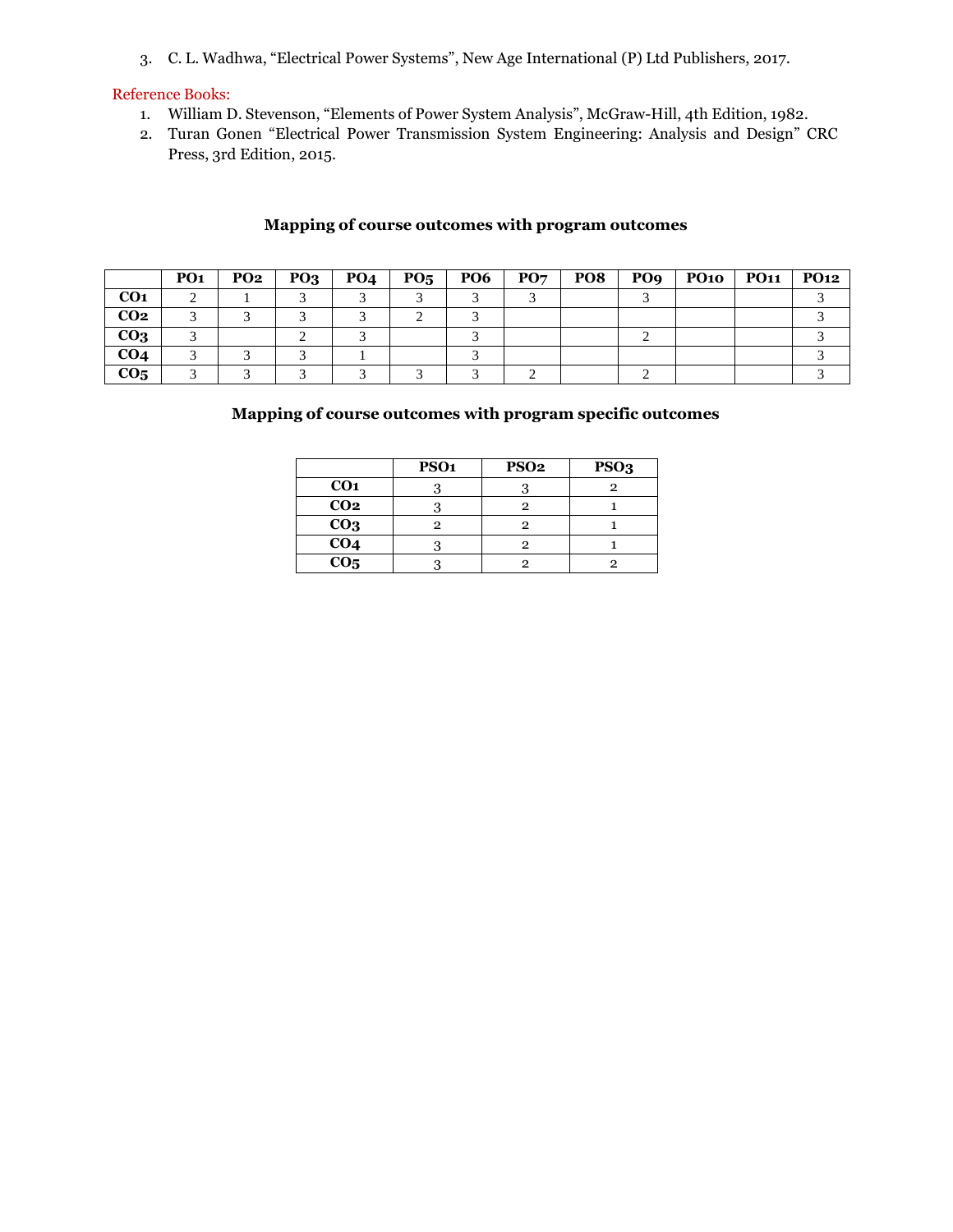## Mathematics-III

[3rd Semester, Second Year]

Course Description Offered by Department Credits Status Code Electrical Engineering 3-1-0,(4) Program Core MA103006MA [Pre-requisites: Mathematics-I, Mathematics-II]

## Course Outcomes (COs)

#### On successful completion of this course, students will be able to

- 1. Express functions in Fourier Series and to find Fourier Transform and Inverse Fouriertransform.
- 2. Apply concepts of Laplace Transform and inverse Laplace Transform to solvedifferential equations and to Evaluate improper integral.
- 3. Construct and solve the partial differential equation using different analytical techniqueswith application in solution of wave and Laplace equations.
- 4. Solve problems using basic graph theory.

## Course Content

## UNIT-I Fourier Series and Fourier Transform

Expansive of function as Fourier series, Functions having points of discontinuity, Change of interval, Even & Odd functions, Half-range series, Harmonic analysis, Fourier Transformation, Inverse transformation, Finite cosine and sine transform.

#### UNIT-II Laplace Transform

Definition, Transform of elementary functions, Properties of Laplace transform, Transform of derivatives and integrals, Multiplication by t, Division by t, Evaluation of Integrals, periodic functions, inverse Laplace transform, Convolution theorem, Application of Laplace transform to find the solution of ordinary differential equations.

#### UNIT-III Partial Differential Equations

Formations, Solutions by direct integration method, Linear equation of first order, Homogeneous linear equations with constant coefficients, Non-homogeneous linear equation, Method of separation of variable with application in finding the solution of wave, heat and Laplace equations.

#### UNIT-IV Graph Theory

Basic concepts of graph theory, types of graphs, subgraphs, path, circuit, directed and undirected graph, Shortest path problems , Matrix representation of graphs , planar graphs, Trees and fundamental circuit, spanning tree, binary trees, Network flows.

#### Course Materials

#### Text Books:

- 1. B.S. Grewal, "Higher Engineering Mathematics", Khanna Publishers.
- 2. Erwin Kreyszig, "Advanced Engineering Mathematics", John Wiley & Sons.

#### Reference Books:

- 1. R. K. Jain and S.R. K. Iyengar,"Advanced Engg. Mathematics", Narosa Publishing House.
- 2. VeeraRajan,"Discrete Mathematics with Graph Theory and Combinatorics", McGraw Hill Education.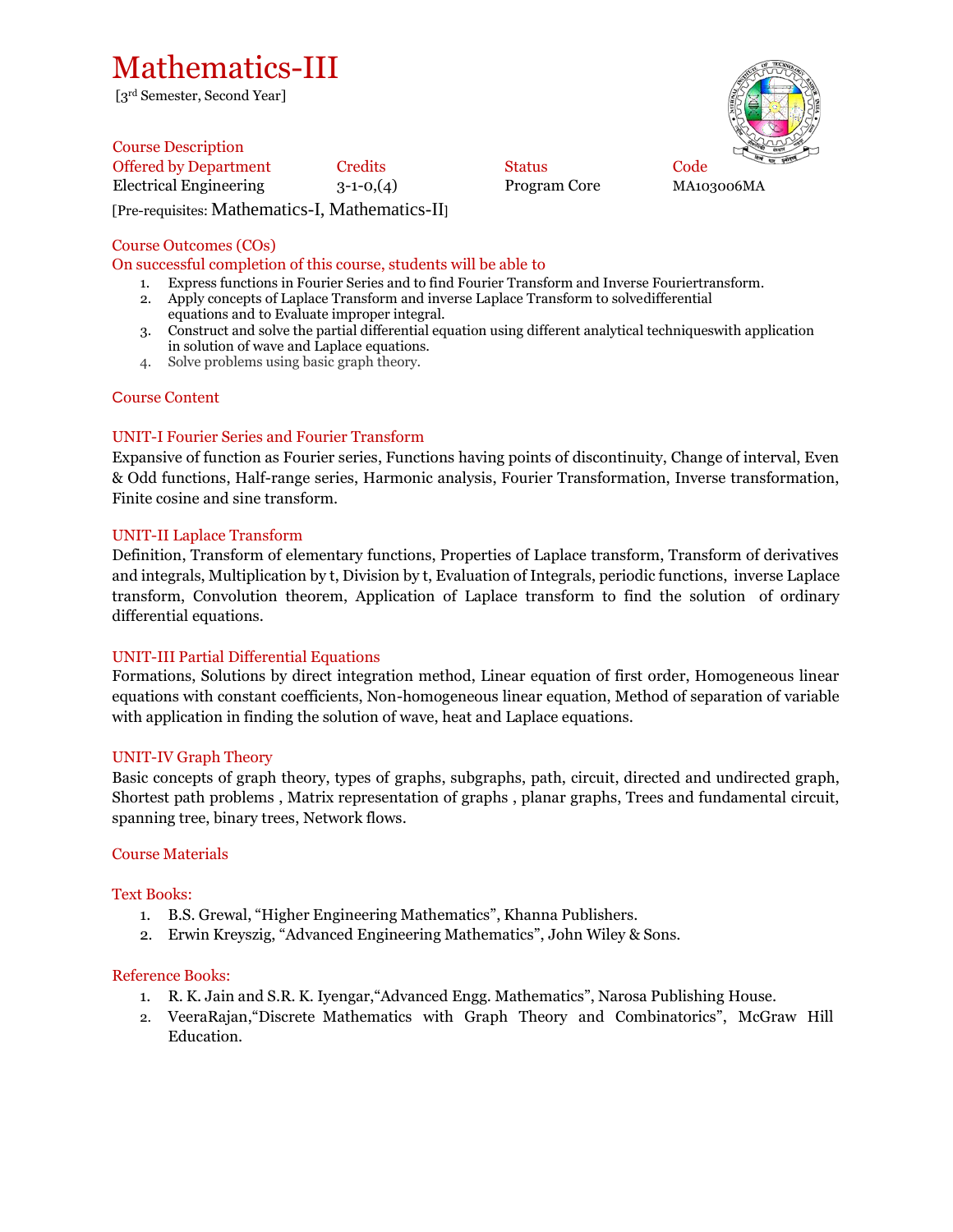## **Mapping of course outcomes with program outcomes**

|                 | PO <sub>1</sub> |  |  |  |  | $PQ2   PQ3   PQ4   PQ5   PQ6   PQ7   PQ8   PQ9   PQ10   PQ11   PQ12$ |  |
|-----------------|-----------------|--|--|--|--|----------------------------------------------------------------------|--|
| CO <sub>1</sub> |                 |  |  |  |  |                                                                      |  |
| CO <sub>2</sub> |                 |  |  |  |  |                                                                      |  |
| CO <sub>3</sub> |                 |  |  |  |  |                                                                      |  |
| CO <sub>4</sub> |                 |  |  |  |  |                                                                      |  |

|                 | PSO <sub>1</sub> | PSO <sub>2</sub> | PSO <sub>3</sub> |
|-----------------|------------------|------------------|------------------|
| CO <sub>1</sub> |                  |                  |                  |
| CO <sub>2</sub> |                  |                  |                  |
| CO <sub>3</sub> |                  |                  |                  |
| CO <sub>4</sub> |                  |                  |                  |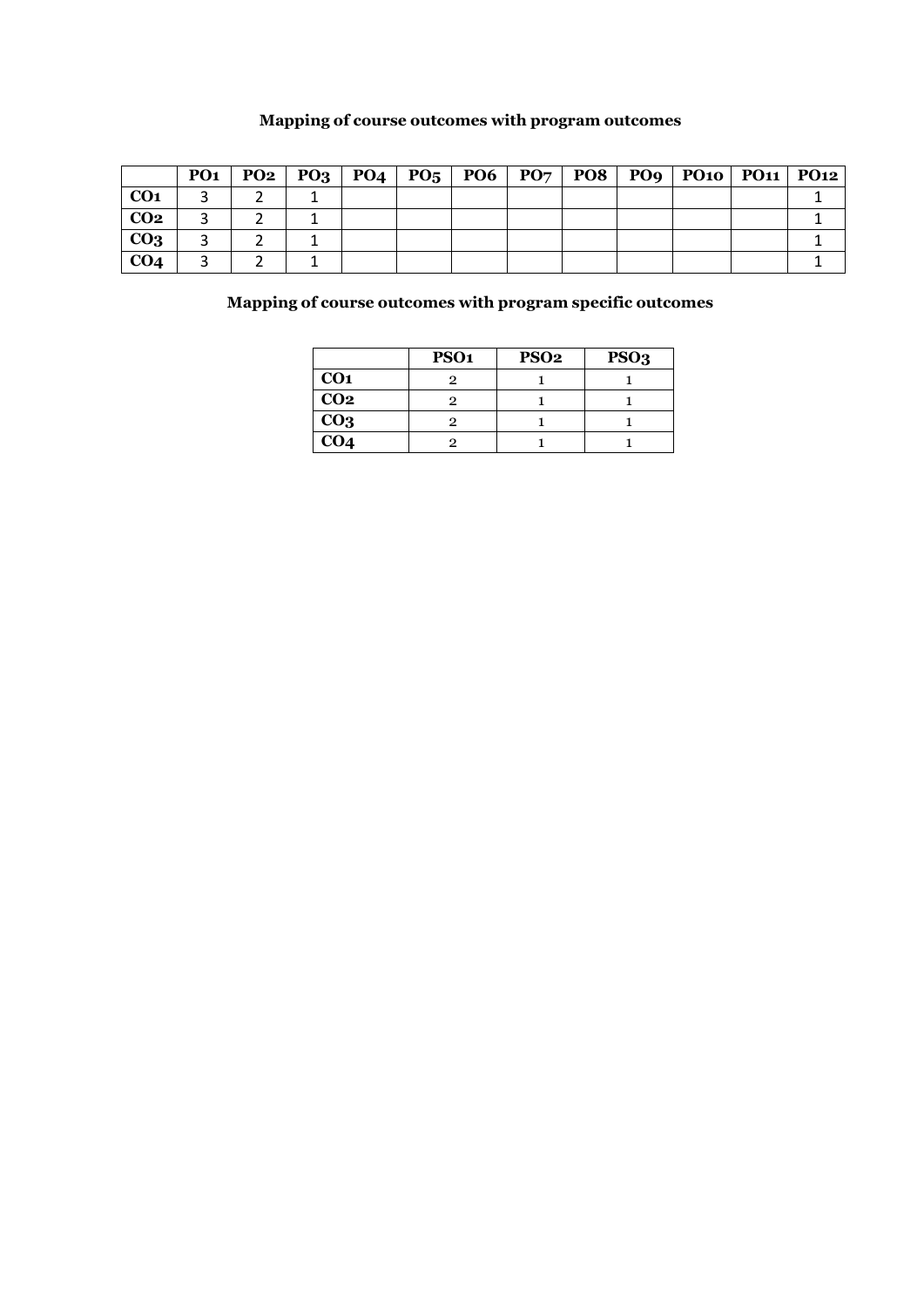# Electrical Measurement & Instrumentation laboratory

[3th Semester, Third Year]

Course Description Offered by Department Credits Status Code Electrical Engineering 0-0-2 Program Core EL103401EL

[Pre-requisites: Electrical measurement and instrumentation]

#### Course objectives:

- To study the importance of Electrical Measurement and Instrumentation.
- To identify the all kinds of Electrical parameter measurements.
- To know the various sensors for measurement of electro-mechanical quantities etc.

Course Outcomes: After Completion of this laboratory the student is able to

#### Course outcome

- CO1 Study and Analyze measurement method of resistance, capacitance, inductance etc. by using various AC bridges and other methods
- CO2 Identify and analyze measurements applying different transducers
- CO3 Study and analyze high resistance measurement using the megger and earth tester
- CO4 Identify and analyze the methods of energy, torque and temperature measurement using electrical and electronics instruments

#### **List of experiment**

- 1. To measure energy using a given single phase induction type Energy Meter.
- 2. Measurement of high resistance by using Megger.
- 3. To determine unknown resistance by Wheatstone Bridge Method.
- 4. To determine unknown inductance and Q-factor of a given coil by Maxwell's Inductance capacitance Bridge Method.
- 5. To determine unknown capacitance of a given capacitor by Deasauty's Bridge Method.
- 6. To measure the speed using Magnetic pick-up.
- 7. To measure temperature using thermocouple.
- 8. Measurement of an unknown self-inductance using Owens's bridge.
- 9. To determine unknown capacitance of a given capacitor by Schering Bridge Method.
- 10. To determine unknown inductance of a given coil by Maxwell's Inductance Bridge Method.
- 11. Measurement earth electrode resistance and soil resistivity by fall of terminal method.

#### Reference Books:

- 1. Helfrick and Cooper, "Modern Electronic Instrumentation and Measurement Techniques", Prentice-Hall of India, Reprint 1988.
- 2. Buckingham, H. and Price, E.N., "Principles of Electrical Measurements", 1961.
- 3. A. K. Sawhney "Electrical Measurement and Measuring Instruments" Dhanpat Rai & Sons

#### **CO/PO PO1 PO2 PO3 PO4 PO5 PO6 PO7 PO8 PO9 PO10 PO11 PO12 CO1** 2 3 3 3 2 - - - - 2 2 - **CO2**  $\begin{vmatrix} 2 & 3 & 3 \end{vmatrix}$   $\begin{vmatrix} 3 & 3 & 3 \end{vmatrix}$   $\begin{vmatrix} 2 & 3 & 3 \end{vmatrix}$   $\begin{vmatrix} 2 & 3 & 3 \end{vmatrix}$   $\begin{vmatrix} 2 & 3 & 3 \end{vmatrix}$   $\begin{vmatrix} 2 & 3 & 3 \end{vmatrix}$   $\begin{vmatrix} 2 & 3 & 3 \end{vmatrix}$   $\begin{vmatrix} 2 & 3 & 3 \end{vmatrix}$   $\begin{vmatrix} 2 & 3 & 3 \end{vmatrix}$   $\begin{vmatrix}$ **CO3** 2 3 3 3 2 - - - - 2 2 - **CO4** 2 3 3 3 2 - - - - 2 2

## **Course outcome and program outcome correlation matrix**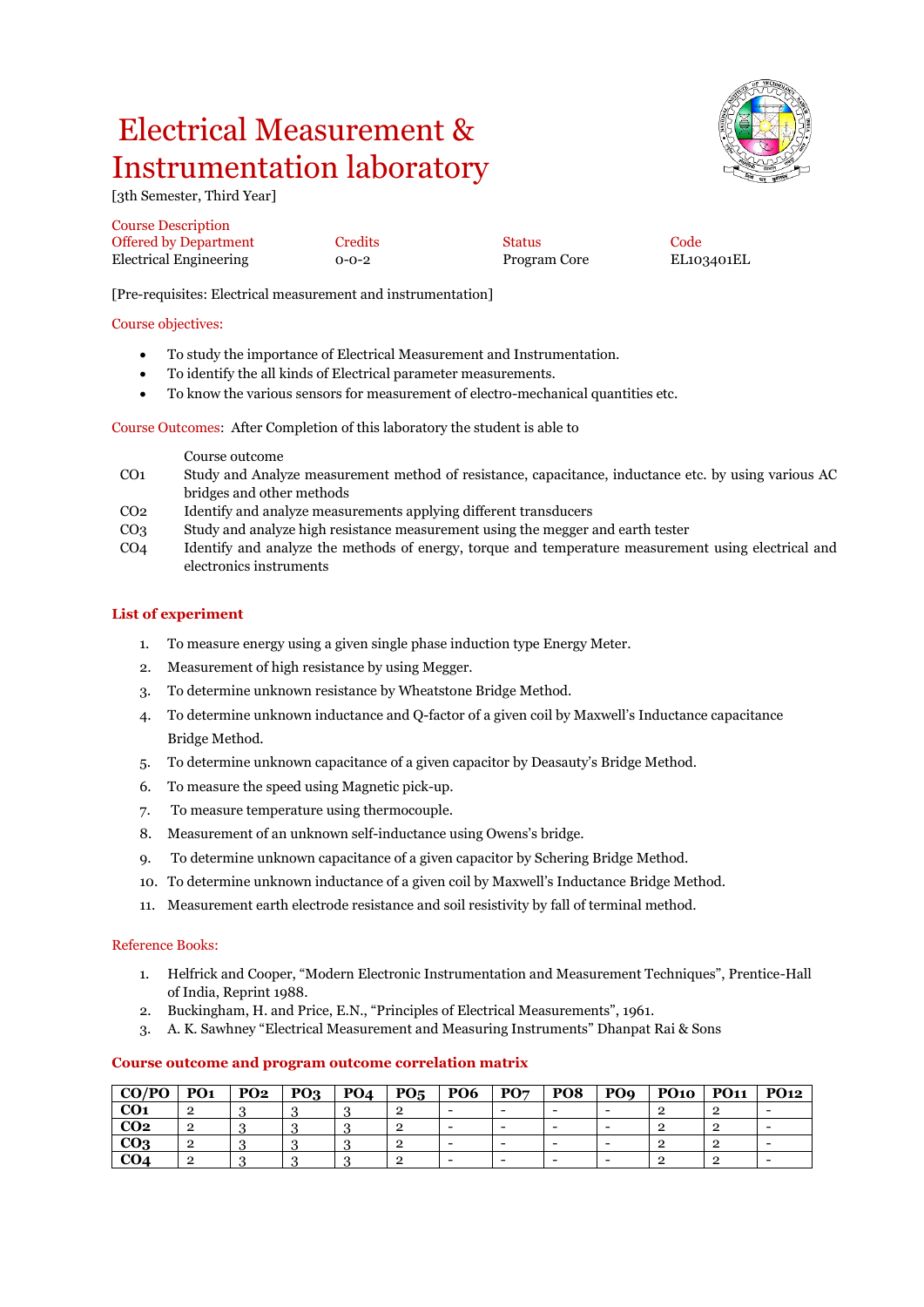|                 | PSO <sub>1</sub> | <b>PSO2</b> | PSO <sub>3</sub> |
|-----------------|------------------|-------------|------------------|
| CO <sub>1</sub> | 2                | っ           | 9                |
| CO <sub>2</sub> |                  |             |                  |
| CO <sub>3</sub> |                  |             | 9                |
| CO <sub>4</sub> |                  |             |                  |

## **Course outcome and program outcome correlation matrix**